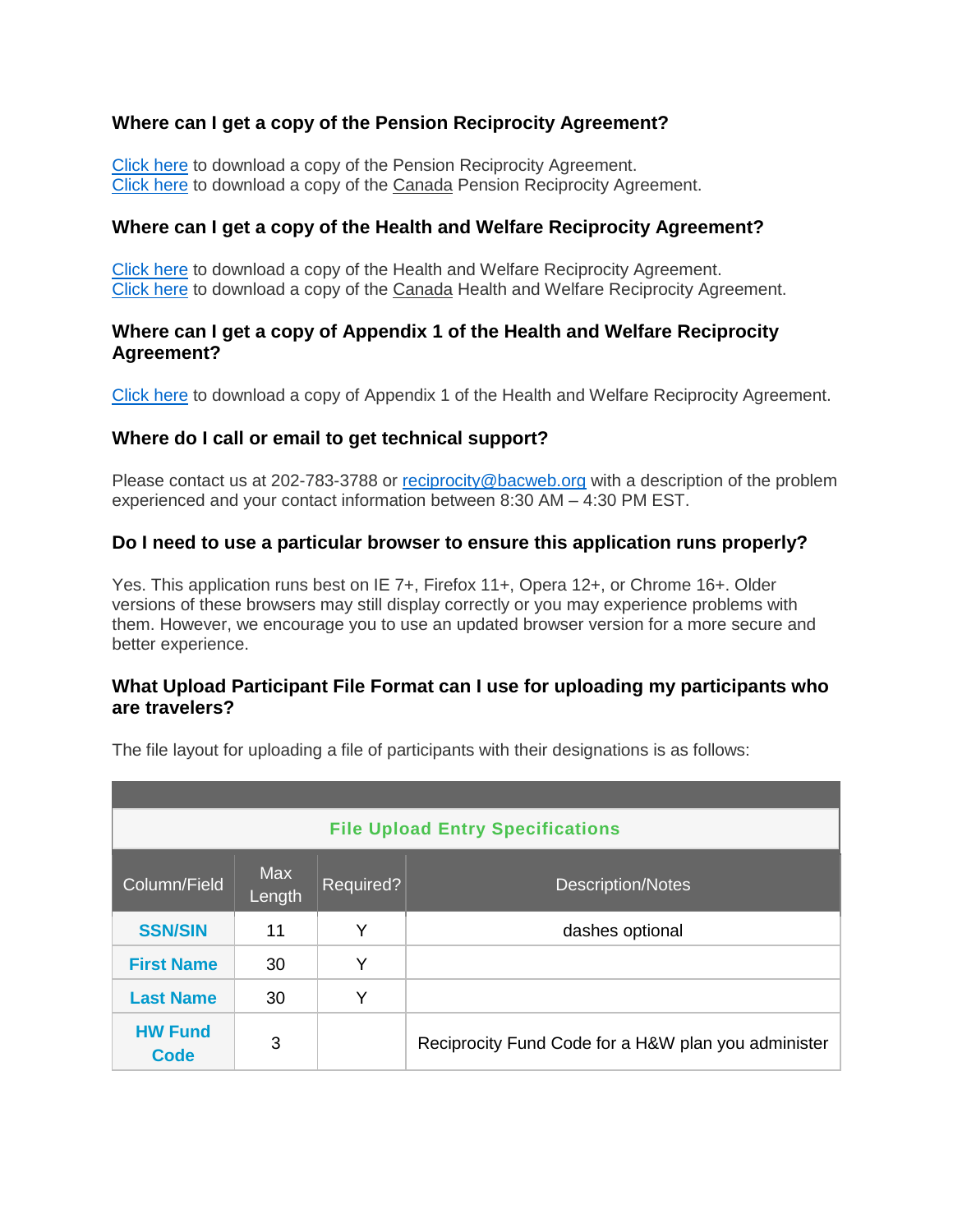| <b>File Upload Entry Specifications</b> |                      |           |                                                                                               |  |  |  |  |
|-----------------------------------------|----------------------|-----------|-----------------------------------------------------------------------------------------------|--|--|--|--|
| Column/Field                            | <b>Max</b><br>Length | Required? | <b>Description/Notes</b>                                                                      |  |  |  |  |
| <b>DB Fund</b><br>Code                  | 3                    |           | Reciprocity Fund Code for a Defined Benefit plan you<br>administer                            |  |  |  |  |
| <b>DC Fund</b><br>Code                  | 3                    |           | Reciprocity Fund Code for a Defined Contribution plan<br>you administer                       |  |  |  |  |
| <b>Effective</b><br><b>Date</b>         | 10                   |           | Optional effective date of participation mm/dd/yyyy, will<br>default to toady's date if blank |  |  |  |  |

# **What Upload File Formats can I use for Reciprocity Transfers?**

**File Format for one Fund**

#### **File format (see [guidelines\)](http://www.multiemployer.com/BACRecip-FundPlanAdministratorWalkthrough.htm#guidelines)**

First Name| Middle Initials| Last Name| Company Name| SSN/SIN| Month Hours Worked| Year| Total Hours| Hourly Rate Contribution| Total Transfers

#### **Example**

Abraham|L|Lincoln|US Manufacturing|121-12-7416|Feb|2002|40|5.50|220.00 Julia|G R|Roberts|US Manufacturing|215-18-0025|Mar|2001|12|1.75|21.00 Tim||Conway|Acme Company|416-56-9748|Jul|2002|48|15.00|-720.25

**File Format for Multiple Funds**

#### **File format (see [guidelines\)](http://www.multiemployer.com/BACRecip-FundPlanAdministratorWalkthrough.htm#guidelines)**

Participating UnionID|Participating FundID|Home UnionID|Home FundID|First name|Middle Initials|Lastname|Company Name|SSN/SIN|Month Hours Worked|Year|Total Hours|Hourly Rate Contribution|Total Transfers

#### **Example**

```
319|2282|283|476|Abraham|L|Lincoln|US Manufacturing|121-12-
7416|Feb|2002|40|5.50|220.00
316|507|319|2283| Julia|G R|Roberts|US Manufacturing|215-18-
0025|Mar|2001|12|1.75|21.00
2160|226|319|2284|Tim||Conway|Acme Company|416-56-9748|Jul|2002|48|15.00|-
720.25
```
# **File Format for Multiple Funds with Check/ACH numbers**

# **File format (see [guidelines\)](http://www.multiemployer.com/BACRecip-FundPlanAdministratorWalkthrough.htm#guidelines)**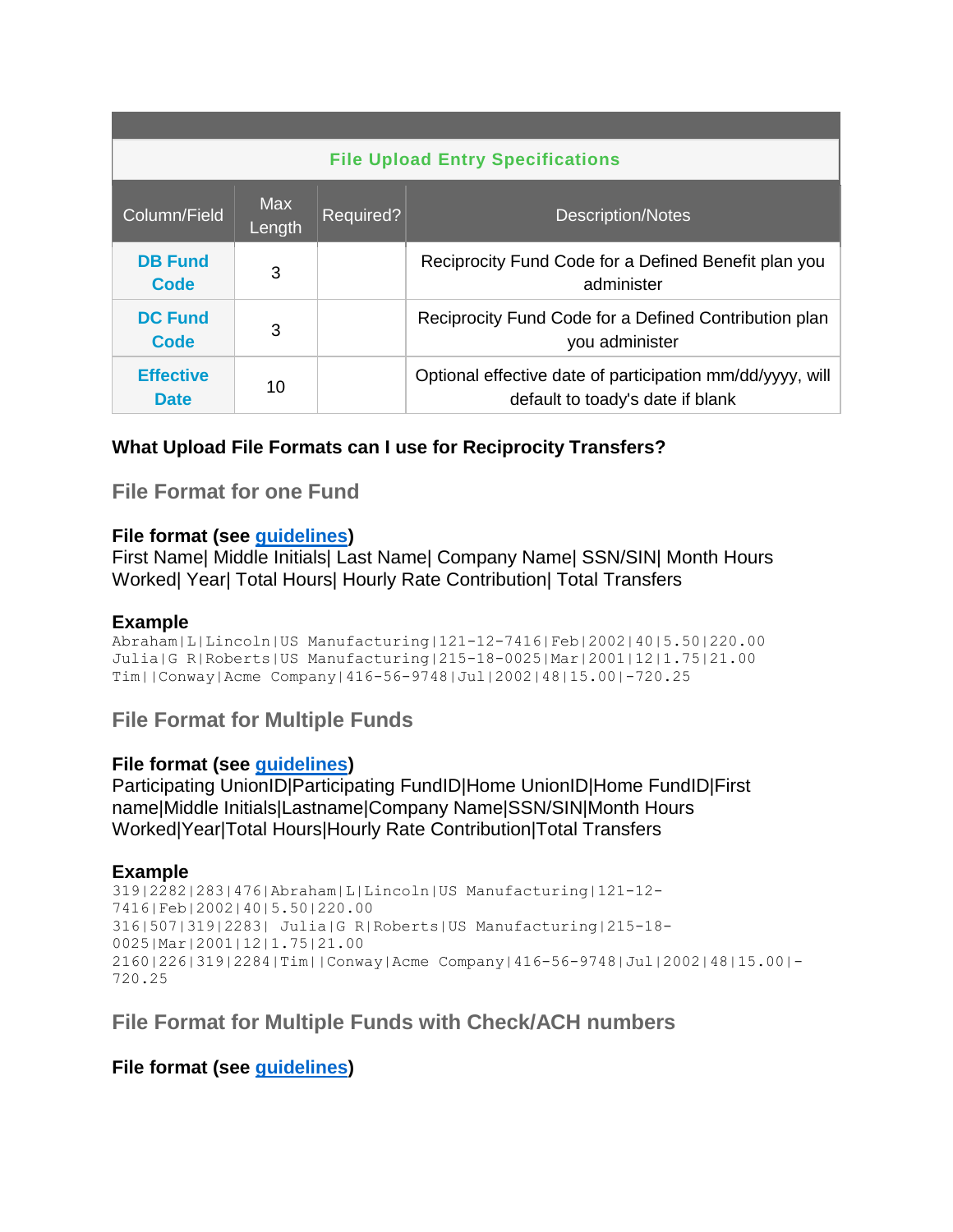Participating UnionID|Participating FundID|Home UnionID|Home FundID|First name|Middle Initials|Lastname|Company Name|SSN/SIN|Month Hours Worked|Year|Total Hours|Hourly Rate Contribution|Total Transfers|Check/ACH Number

#### **Example**

319|2282|283|476|Abraham|L|Lincoln|US Manufacturing|121-12- 7416|Feb|2002|40|5.50|220.00|20040 316|507|319|2283|Julia|G R|Roberts|US Manufacturing|215-18- 0025|Mar|2001|12|1.75|21.00|20041 2160|226|319|2284|Tim||Conway|Acme Company|416-56-9748|Jul|2002|48|15.00|- 720.25|20042

| <b>File Upload Entry Specifications</b> |                      |                                  |           |                                   |  |  |  |  |
|-----------------------------------------|----------------------|----------------------------------|-----------|-----------------------------------|--|--|--|--|
| Column/Field                            | Data Type/Format     | Example                          | Required? | <b>Description/Notes</b>          |  |  |  |  |
| <b>Participating</b><br><b>UnionID</b>  | 4 digits or less     | 319                              | optional  |                                   |  |  |  |  |
| <b>Participating</b><br><b>FundID</b>   | 4 digits or less     | 2282                             | required  |                                   |  |  |  |  |
| <b>Home UnionID</b>                     | 4 digits or less     | 2160                             | optional  |                                   |  |  |  |  |
| <b>Home FundID</b>                      | 4 digits or less     | 501                              | required  |                                   |  |  |  |  |
| <b>First Name of</b><br>an Employee     | up to 25 characters  | John                             | required  |                                   |  |  |  |  |
| <b>Middle Initials</b>                  | up to 3 characters   | W <sub>S</sub>                   | optional  | up to 2 initials plus<br>space    |  |  |  |  |
| <b>Last Name of</b><br>an Employee      | up to 50 characters  | Doe                              | required  |                                   |  |  |  |  |
| <b>Company Name</b>                     | up to 100 characters | <b>King City</b><br>Cement, Inc. | required  |                                   |  |  |  |  |
| <b>SSN/SIN</b>                          | 9-11 digits          | 123-45-6789                      | required  | 9 digits and 2<br>optional dashes |  |  |  |  |
| <b>Month Hours</b><br><b>Worked</b>     | 3 characters         | Dec                              | required  |                                   |  |  |  |  |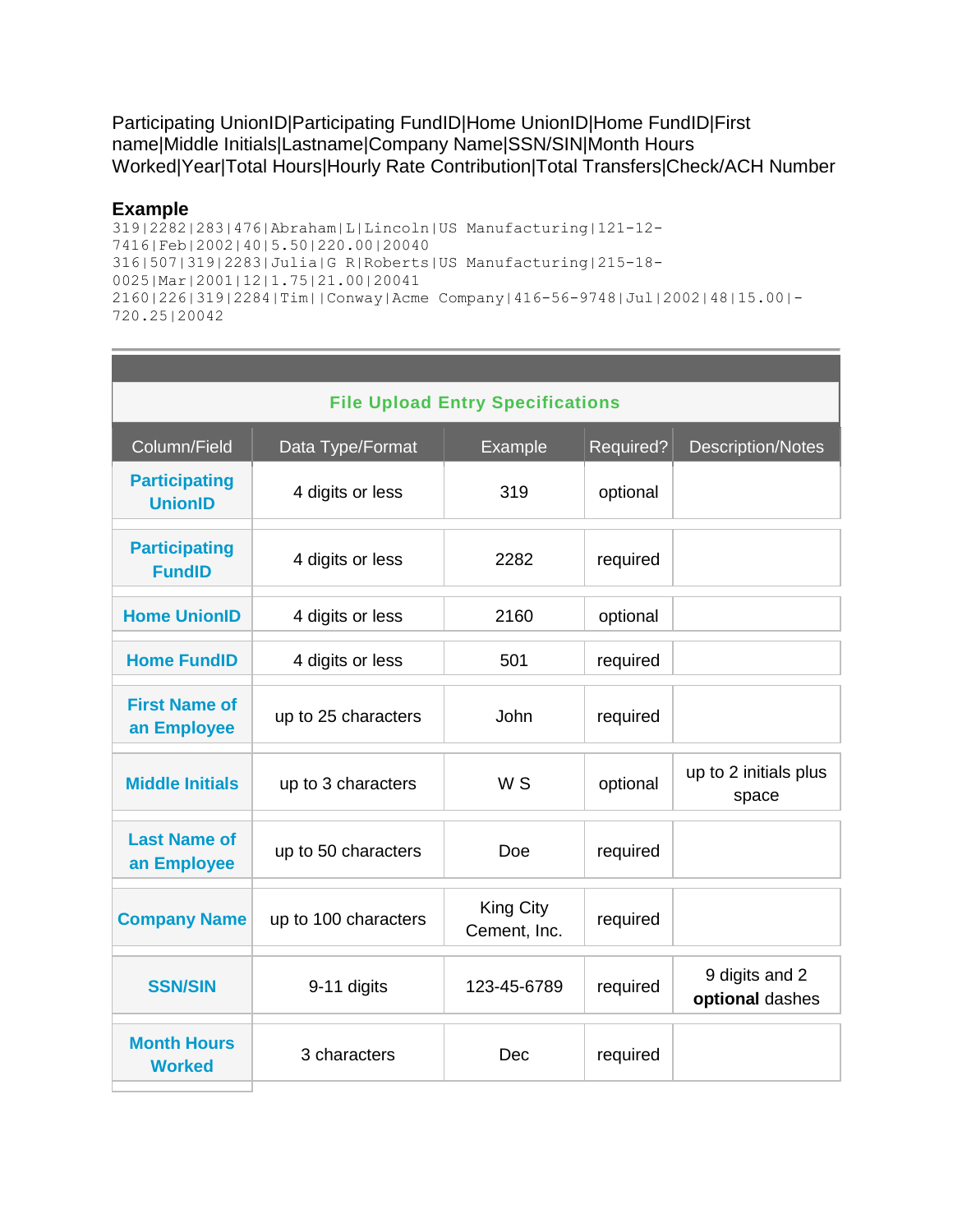| <b>File Upload Entry Specifications</b>   |                                                                        |                |           |                          |  |  |  |  |
|-------------------------------------------|------------------------------------------------------------------------|----------------|-----------|--------------------------|--|--|--|--|
| Column/Field                              | Data Type/Format                                                       | <b>Example</b> | Required? | <b>Description/Notes</b> |  |  |  |  |
| Year                                      | 4 digits                                                               | 2008           | required  |                          |  |  |  |  |
| <b>Total Hours</b>                        | up to 12 digits total $w/2$<br>decimal places                          | 40.75          | required  |                          |  |  |  |  |
| <b>Hourly Rate</b><br><b>Contribution</b> | up to 6 digits total $w/2$<br>decimal places                           | 12.00          | required  |                          |  |  |  |  |
| <b>Total Transfers</b>                    | up to 12 digits total w/ 2<br>decimal places (positive<br>or negative) | -1865143578.75 | required  |                          |  |  |  |  |
| <b>Check/ACH</b><br><b>Number</b>         | 10 digits or less                                                      | 2648           | required  |                          |  |  |  |  |

# **Since we are no longer sending paper copies of the member authorization, how will the Trust Administrator know when traveling members are in their jurisdiction and what to do with the traveling members monies?**

At this time BACRecip has not changed the Reciprocity process but simply provides an electronic medium to perform the tasks. The BACRecip process is as follows:

- I. For traveling members who are not currently in BACRecip, the member must register online, at any participating Trust Fund office, or at any Local Union office. The requested designation will appear as "Pending" until approved.
- II. The system will send a confirmation request to the designated Home Fund for their approval of the member as being a bona fide participant in the designated Trust Fund.
- III. Once approved by the Trust Fund the Blanket Authorization will go from "Pending" status and show as being in effect. This designation can be viewed by all Locals and Funds for verification of a member's Home Fund Designations.
- IV. When a member travels, he can notify the Local Union where he will be working and the associated Funds, advising them that he is a traveler working in their jurisdiction. This notification will advise the Fund that reciprocity transfers will need to be made on contributions received on his behalf
- V. The Fund Administrator can check the system to see if the member is registered and if a blanket authorization is available. This will advise the Fund of the member's Home Fund designations.
- VI. The Trust Administrator will reciprocate the traveling member's monies in accordance with the agreement. A record of the transfer may be entered interactively or by a file upload using the BACRecip system.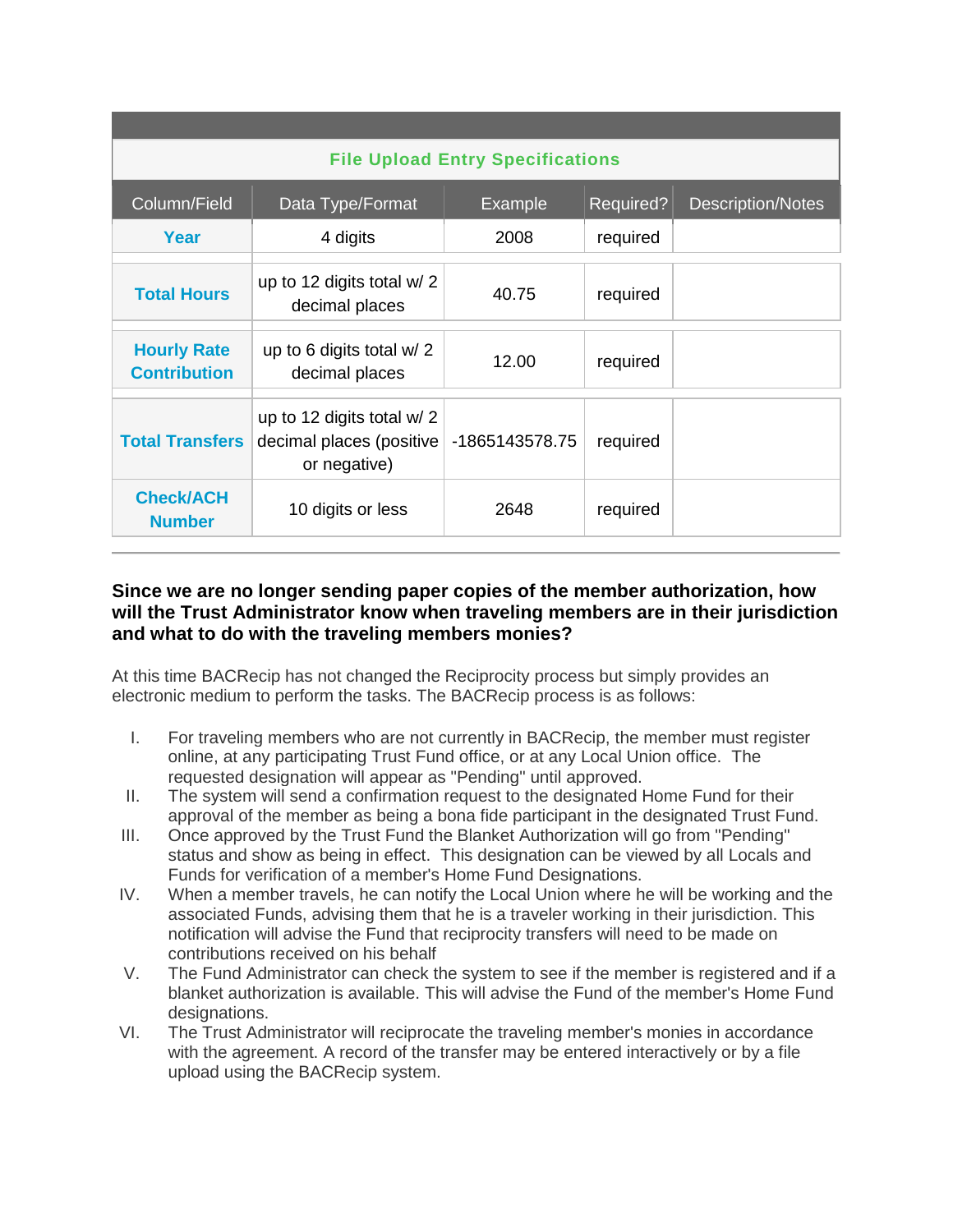VII. Reports of all remittance activity with members information are maintained online for the member, Local, and Trust Administrator's review and future reference.

# **Can I add new participants into the BACRecip system?**

No. Participants are added to the ststem via the International Union's records of active members. Within a few days of a member appearing in the IU's system, the information will propagate into the BACRecip online application. You can however designate home funds for active members.

# **How can I correct the address information on a participant in the BACRecip system?**

Address updates are a by-product of the International Unions's internal system records. If you have an address update for a participant in one of your plans, you will need to transmit that correction to the member's Local. The Local is responsible for sending the updated information to the International Union. Once the IU has updated its records, the information for the participant will be automatically updated in BACRecip. This workflow is vital to ensure that each related system containing information on the participant is consistent and accurate.

# **Do I need to register all my members in this system?**

Yes. all traveling members need to register in the BAC Membership Portal and create or confirm their Home Fund designations. Trust Funds and Locals can also submit Home Trust designations on behalf of the member. Initially, Trust Fund Administrators should upload a file of all their traveling members into BACRecip. For information on the 3 file upload formats for such members which BACRecip will accept, please contact us at [reciprocity@bacweb.org.](mailto:reciprocity@bacweb.org)

# **What kind of security is built into BACRecip to protect members' information?**

The system uses industry-standard firewall technology, best practices, and encrypted communications to guard the privacy of members' information.

# **What does a Member do if they decide to travel to another Local to work?**

They are required to notify the Local that has jurisdiction over the location and branch of trade in which they will be working. They can "check in" by telephone, in person, or through their online account in the BACPortal. A notification to the Trust Fund office that will be receiving contributions on their behalf may be helpful in starting the transfer(s) in the most timely way.

# **How often does a Member need to change information?**

If a member moves but does not change his Home Trust Fund designation, the member should notify his Home Local Union. If he moves and needs to change his Home Trust (e.g., for Health & Welfare after a re-location), he must revoke his original designation and submit a request for his new Home Trust designation online thorough the BACPortal. A trust fund office or Local office can also do this on his behalf.

# **What if I lose my Login information or have other support issues?**